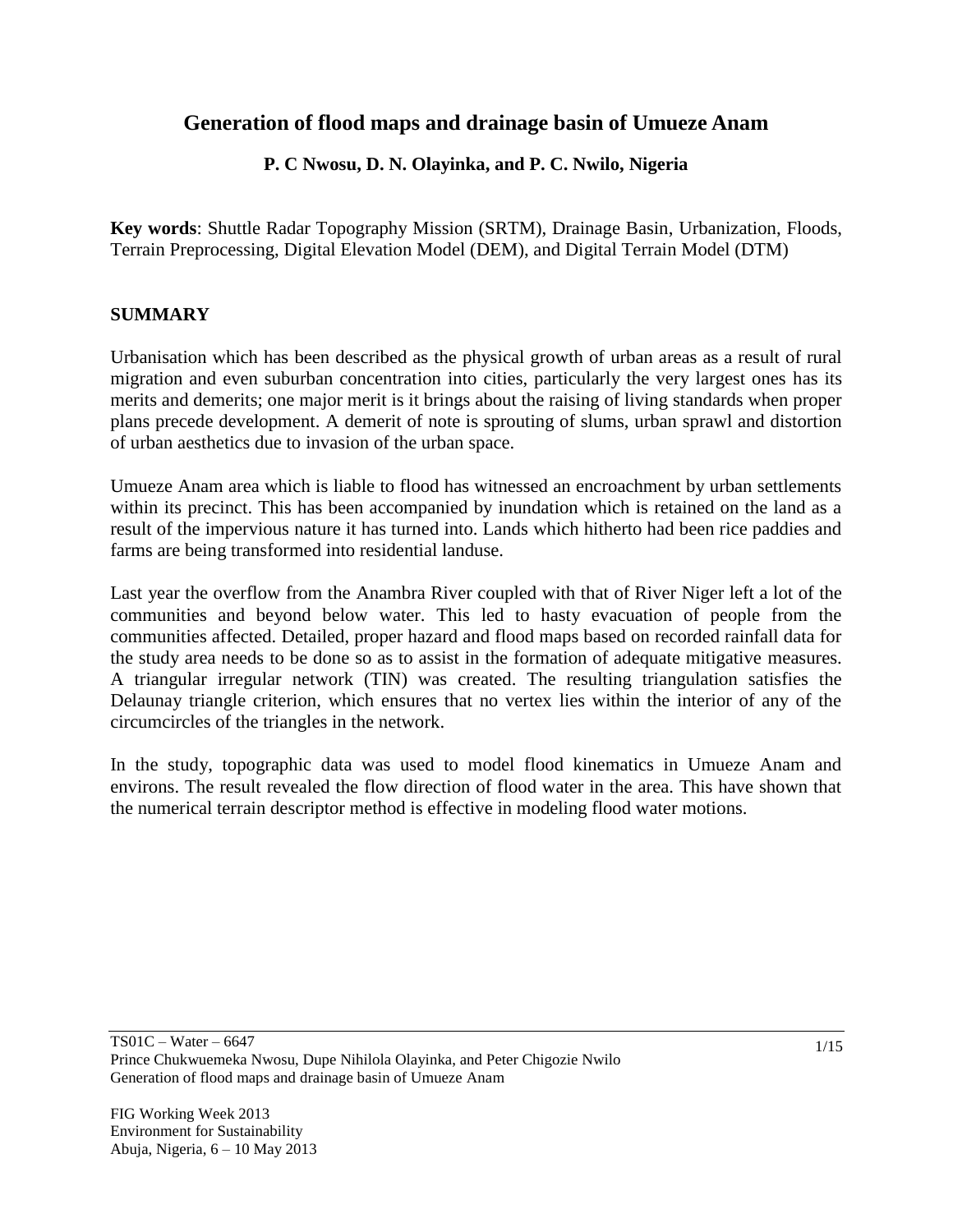# **Generation of flood maps and drainage basin of Umueze Anam**

**P. C Nwosu, D. N. Olayinka, and P. C. Nwilo, Nigeria**

### **1. INTRODUCTION**

### **1.1 Background Of The Study**

Rivers can often behave in an unpredictable, non linear and possibly chaotic way (Coulthard et al, 2007). It is known that changes in rainfall can lead to different problems on the surface of the earth; in some cases it could cause erosion, in some accretion and flooding in others. To determine how rivers react to floods, an understanding of sediment movement is important, because whilst water determines where sediment is moved, the deposited sediment then prescribes where the river can flow. It is partly this complex interaction that leads to apparently chaotic behaviour, allowing rivers to change rapidly and unpredictably through time and space.



**Figure 1.1** Umueze Anam flooded by the Rivers Ezichi and Anambra (Source: www.anamites.com, 2012)

Only recently the Lagdo Dam in Cameroon which is located close to Riao and Bame communities released water into the River Benue which inundated towns and villages located along its banks right up to Lokoja in Nigeria (See figures 1.2 and 1.3).



**Figure 1.2** A crocodile swimming along a flooded street in a Benue community that was inundated by the River Benue (source: www.omg.com, 2012)

TS01C – Water – 6647 Prince Chukwuemeka Nwosu, Dupe Nihilola Olayinka, and Peter Chigozie Nwilo Generation of flood maps and drainage basin of Umueze Anam

FIG Working Week 2013 Environment for Sustainability Abuja, Nigeria, 6 – 10 May 2013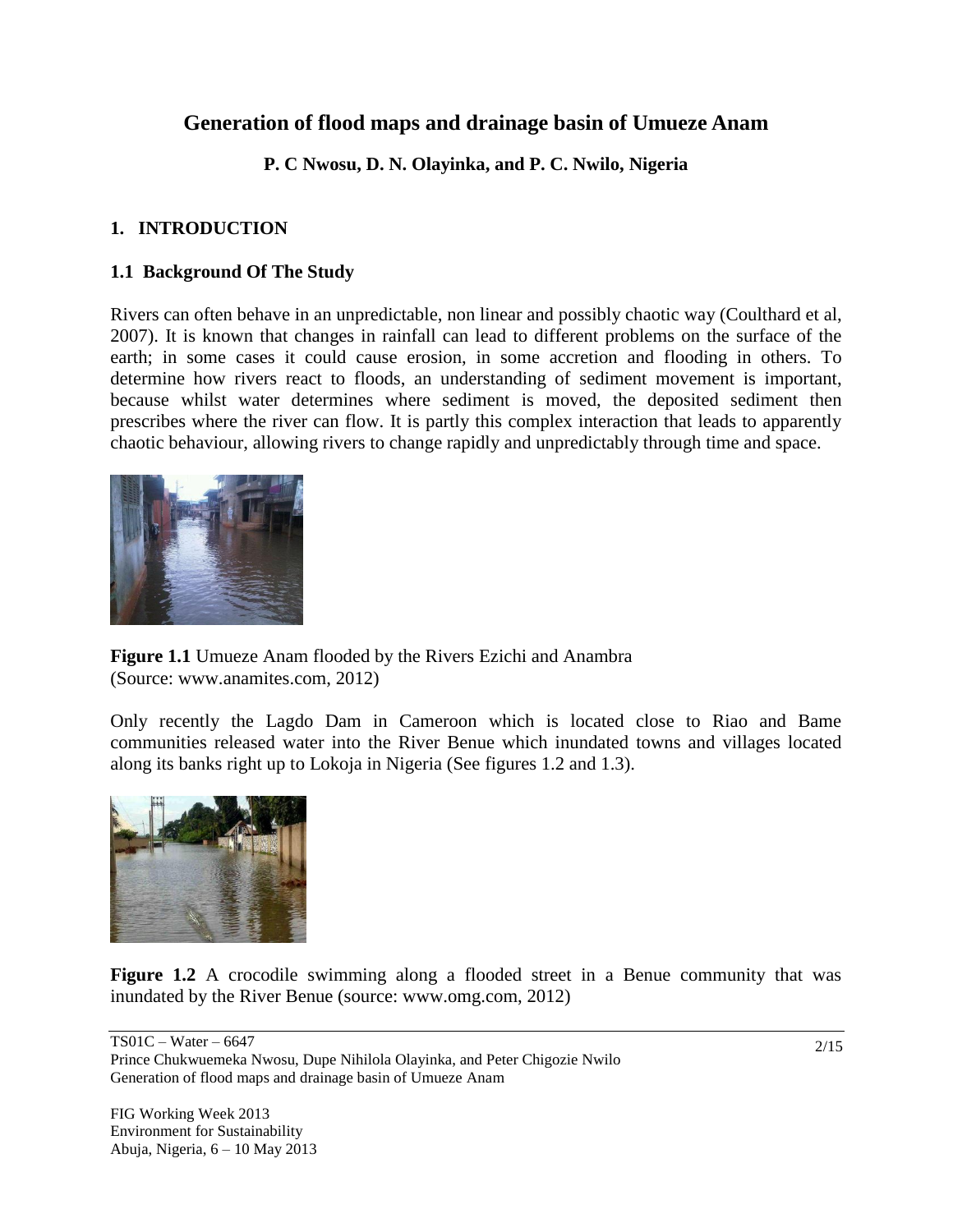The release of the water from the dam coincided with the release of water from the Kainji and Jebba dams" into the River Niger. The level of water in the Kainji dam was reputed to be the highest in 29 years and the subsequent inundation along the River Niger is beyond imagination.



**Figure 1.3** Human and traffic gridlock along the Abuja-Lokoja road flooded as a result of waters from the Rivers Niger and Benue ((Leadership Newspaper, 2012)

Two thirds of the coastal disasters recorded each year are associated with extreme weather events such as storms and floods. There are likely to become more pervasive threats due to shifts in climate and sea level rise (Adger et al., 2005). A study by the Danish Meteorological Institute showed that  $CO<sup>2</sup>$ - induced warming can lead to a shift towards heavier intensive summertime precipitation over large parts of Europe (Christensen et al, 2002). Extreme river floods have been a substantial natural hazard in Europe over the past centuries and radiative effects of recent anthropogenic changes in atmospheric composition are expected to cause climate changes, especially enhancement of the hydrological cycle, leading to an increased flood risk (Mudelsee et al, 2003).

The 2003 World Development Report notes the pronounced difficulties the poor face when disaster strikes. Developing countries are particularly vulnerable because they have limited capacity to prevent and absorb…effects [of natural disasters]. People in low-income countries are four times as likely as people in high-income countries to die in a natural disaster…. Poor people and poor communities are frequently the primary victims of natural disasters; in part because they are priced out of the more disaster-proof areas and live in crowded, makeshift houses… poor families are hit particularly hard because injury, disability and loss of life directly affect their main asset, their labour. Disasters also destroy poor households" natural, physical and social assets, and disrupt social assistance programmes (IEG, 2006).

Approaches to limit disruption and damage from flooding have changed significantly in recent years. Worldwide, there has been a significant move from a strategy of flood defense to one of flood risk management. This change in approach reflects the future uncertainties in flood prediction, arising from climate change, urban sprawl and recognition that continuing to strengthen defenses against flooding is no longer tenable. Flood risk management includes defense, where appropriate, but also that society learns to live with floods and develops resilience to their impact. The success of this approach requires integration of enhanced defense and warning systems with improved understanding of the causes of flooding linked to better governance, emergency planning and disaster management (Pender, 2006).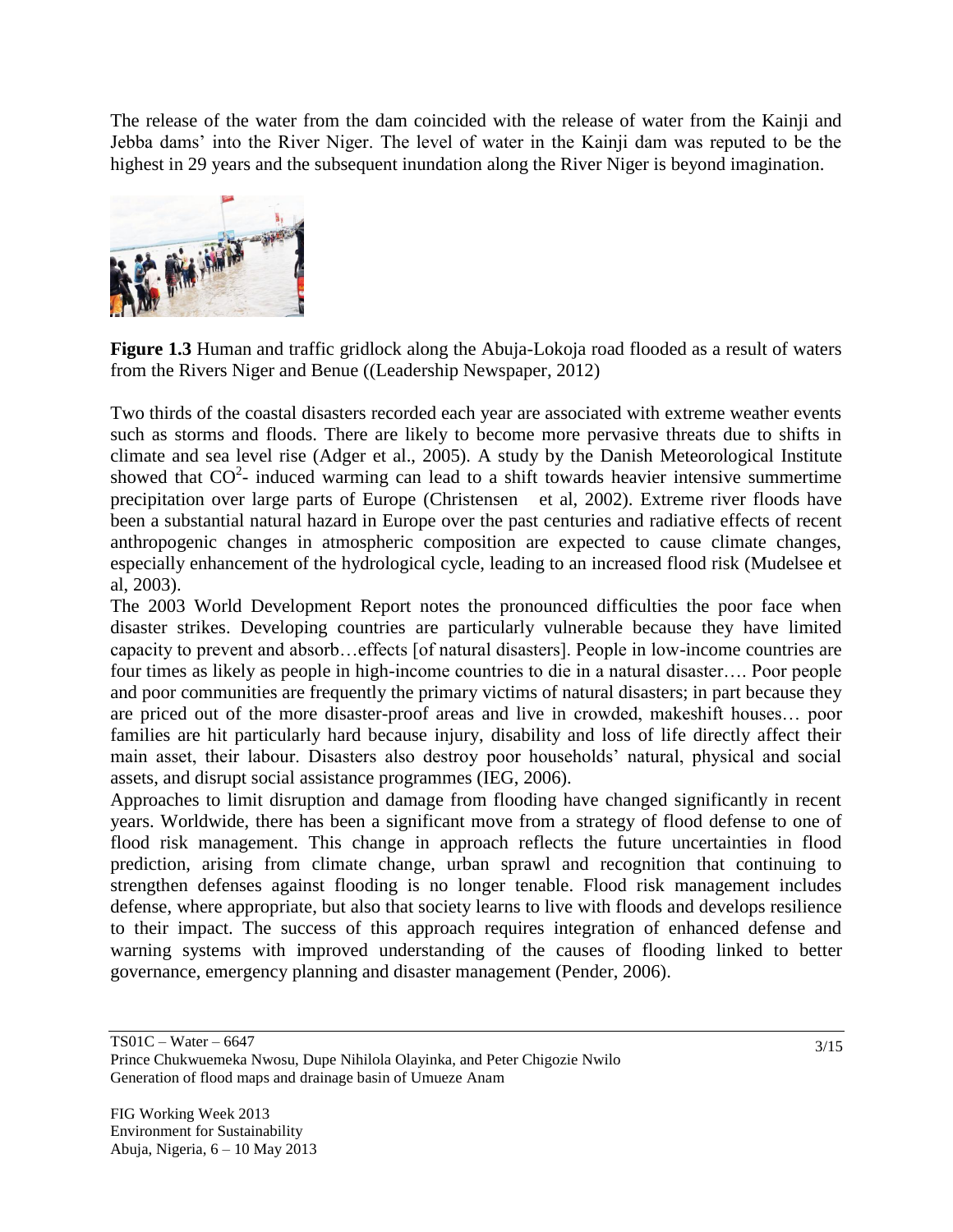Urbanization restricts where floodwaters can go by covering large parts of the ground with roofs, roads and pavements, thus obstructing natural channels, and by building drains that ensure that water moves to rivers more rapidly than it did under natural conditions.



**Figure 1.4** Flooded neighborhoods in Anam West along the River Niger (Source: Sahara Reporters, 2012)

Large-scale urbanization and population increases have led to large numbers of people, especially the poor, settling and living in floodplains in and around urban areas (Douglas et al, 2008).Part of the problems attributed to Urbanization were highlighted by Erege (2011) who said "Acute flooding and soil erosion are amongst the numerous problems plaguing our natural environment at the present time, as a result of high surface runoff".



**Figure 1.5** Another scene of an inundated neighbourhood in Anam West along the River Niger (source: Sahara Reporters, 2012)

The Nigeria Meteorological Agency (NIMET) in its 2012 Seasonal Rainfall Prediction (SRP), warned some states, especially in the North, should watch out for flash floods. Eventually in July (2012) in a rare twist of fate, the National Emergency Management Agency (NEMA) announced that flood had devastated three North-eastern states of Borno, Bauchi and Taraba, washed away over 4,000 farms and destroyed over 5,000 houses. Also in the same month of July (2012) there was a serious case of flooding in Jos after a down pour that led to wide spread destruction. At least 20 per cent of the population is at risk from one form of flooding or another (Etuonovbe, 2011). Flooding in various parts of Nigeria have forced millions of people from their homes, destroyed businesses, polluted water resources and increased the risk of diseases (Baiye, 1988; Akinyemi, 1990; Nwaubani, 1991; Edward-Adebiyi, 1997).

In addition to this is the loss of the home which is seen as a form of security from the outside world. The home is often conceived as an emotional sanctuary providing refuge from the outside

TS01C – Water – 6647 Prince Chukwuemeka Nwosu, Dupe Nihilola Olayinka, and Peter Chigozie Nwilo Generation of flood maps and drainage basin of Umueze Anam

FIG Working Week 2013 Environment for Sustainability Abuja, Nigeria, 6 – 10 May 2013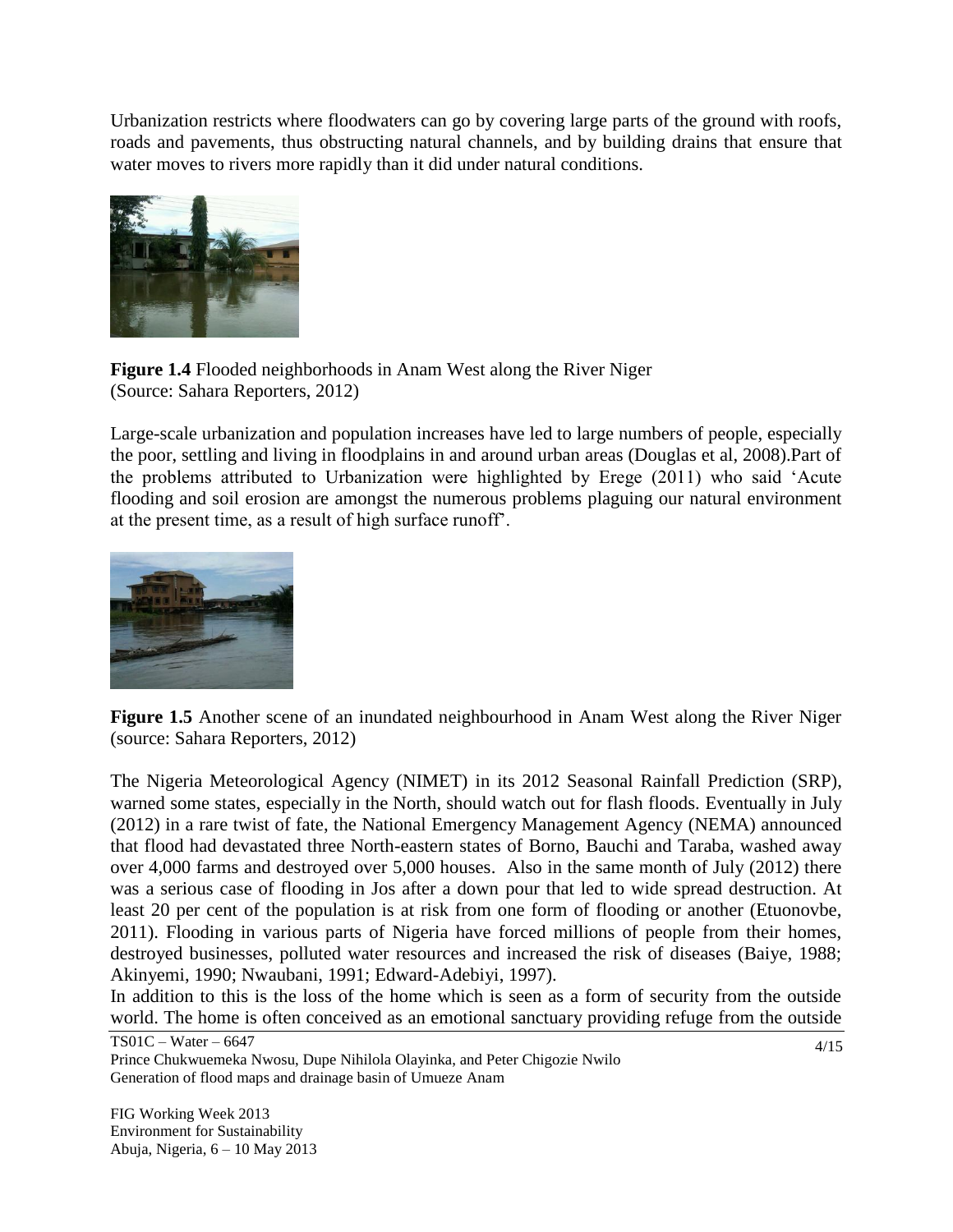world (Sibley, 1995). Flooding is the most common of all environmental hazards and it regularly claims over 20,000 lives per year and adversely affects around 75 million people world-wide (Smith, 1996). Floods are natural phenomena, but damage and losses from floods are the consequences of human action (Douglas et al, 2008).

Climate change appears to be altering the pattern of flooding in Africa. Modelling shows that the pattern of rare large floods is going to change much more than long-term average river flows. An example is the work done by Ayila et al (2012) using CAESAR MODEL, the flood analysis and overlay operation, a large number of settlements in the Adamawa State floodplain were seen to be at risk. Prolonged heavy rains may increase in volume and occurrence (Mason et al, 1997).

### **1.2 Study Area**

The study area is Umueze Anam, a major community of Anam clan in Anambra West Local Government area of Anambra state. The study area map is shown in figure 1.6. Towns that make up the Anambra West local government are Ezi Anam, Ifite Anam, Nzam, Olumbanasa, Oromaetiti, Umueze-Anam, and Umuenwelum Anam. Anambra west is located in the western part of Anambra state. Its local government headquarters is Nzam.

Umueze Anam is located on the map along the longitude  $6^{\circ}48^{\circ}60^{\circ}E$ ;  $6^{\circ}51^{\circ}36^{\circ}E$  and latitude 6°21'16"N; 6°18'48"N It is bounded on the east by Anambra (Omanbala) River that runs southwards to its tributary in the River Niger at Ukwubili (west) and Onitsha (east). On the north it is bounded by the Ezichi River Further east of Anambra River, are Aguleri, Umuoba Anam, Umueri (all collectively referred to as Otuocha), and Nsugbe; at the south easternmost end is Onitsha. On the northern border, is Iyiora Anam, while Mmiata Anam is on the northwest. Oroma Etiti Anam, Umuenwelum Anam, Umudora Anam, and Umuikwu Anam are on the western fringes of Umueze Anam border.

Broadly speaking Anam towns are classified into two according to geographical contiguity: Ezi and Ivite. While Umueze, Umudora, Umuikwu, Oroma, and Umuenwelum constitute the Ezi, Mmiata, Iyiora, and Umuoba-Aboegbu constitute the Ivite Anam. Mmiata-Ovia-Nwagboo and Umuoba-Oboro-Igbo are outside this classification, having permanently fused with Otuocha, the headquarters of a neighbouring Anambra East Local Government Area.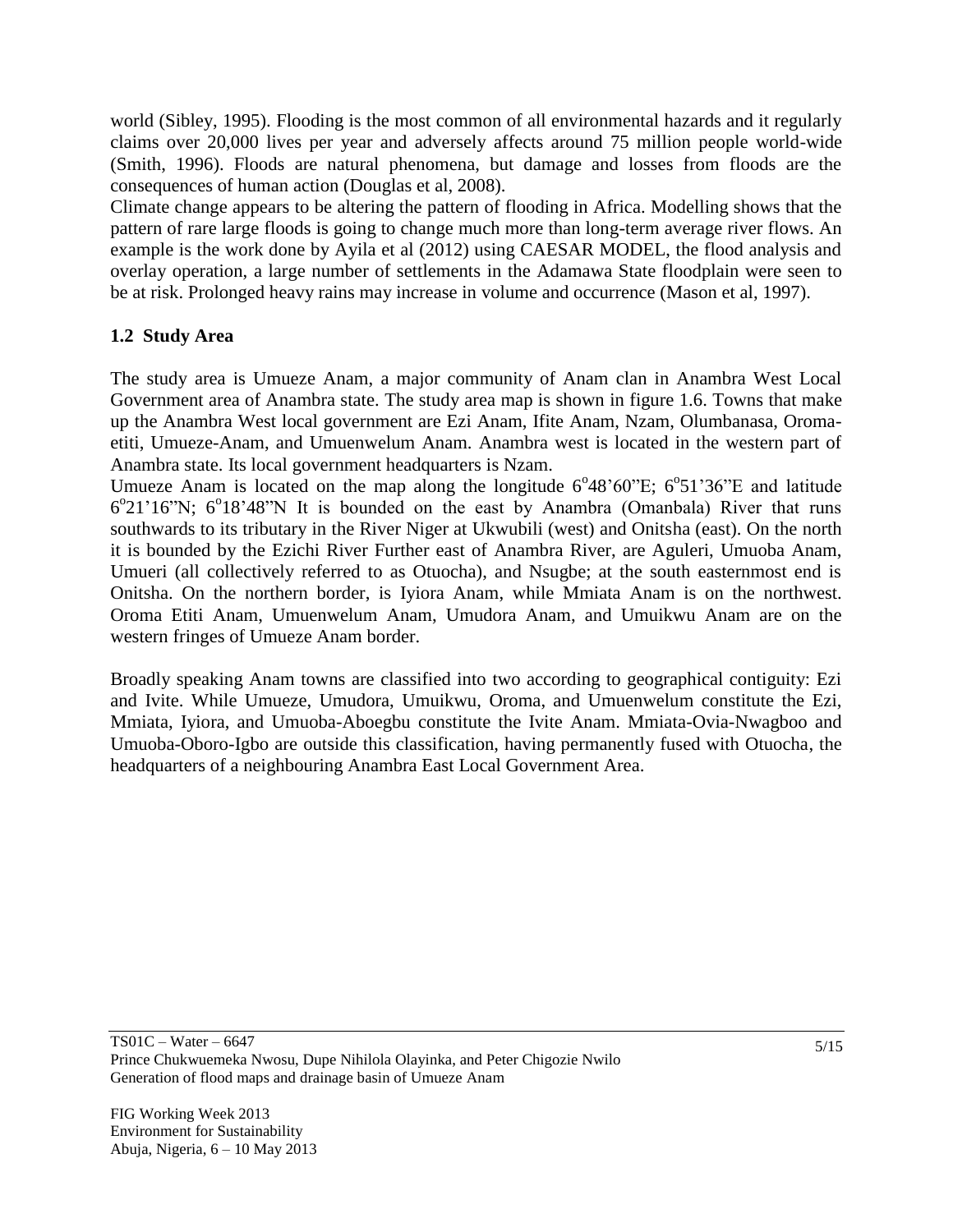

**Figure 1.6**: Map of Umueze Anam showing Otuocha separated from it by the Anambra River on the east and Ezichi River on the north (source: Author)

### **1.3 Statement of the Problem**

Drainage basin could be described as an area where surface water from streams, rivers and rivulets converge to a single point which in this case is the exit of the basin, where the water joins a larger body of water. The Anambra & Ezichi Rivers are located within the Anambra River Basin and both meet at a confluence between Umueze Anam and Otuocha. While the Anambra River is wider and longer from its source (Gala Plateau) in Kogi State, the Ezichi River is not and could be traced to Orania Otu in Anambra West local government. Otuocha is position at a higher elevation with the lowest point being 100 metres above sea level while the highest point is 300 metres. On the other hand Umueze Anam is situated below sea level with its entire land labeled liable to flood. Necessary information for flood water motions in the Umueze Anam floodplain is not available for the floodplain management, planning and sustainabilty of the environment. There is therefore, no reliable terrain management information that could be used to check inundation by floods if there are heavy rains and accompany flash floods.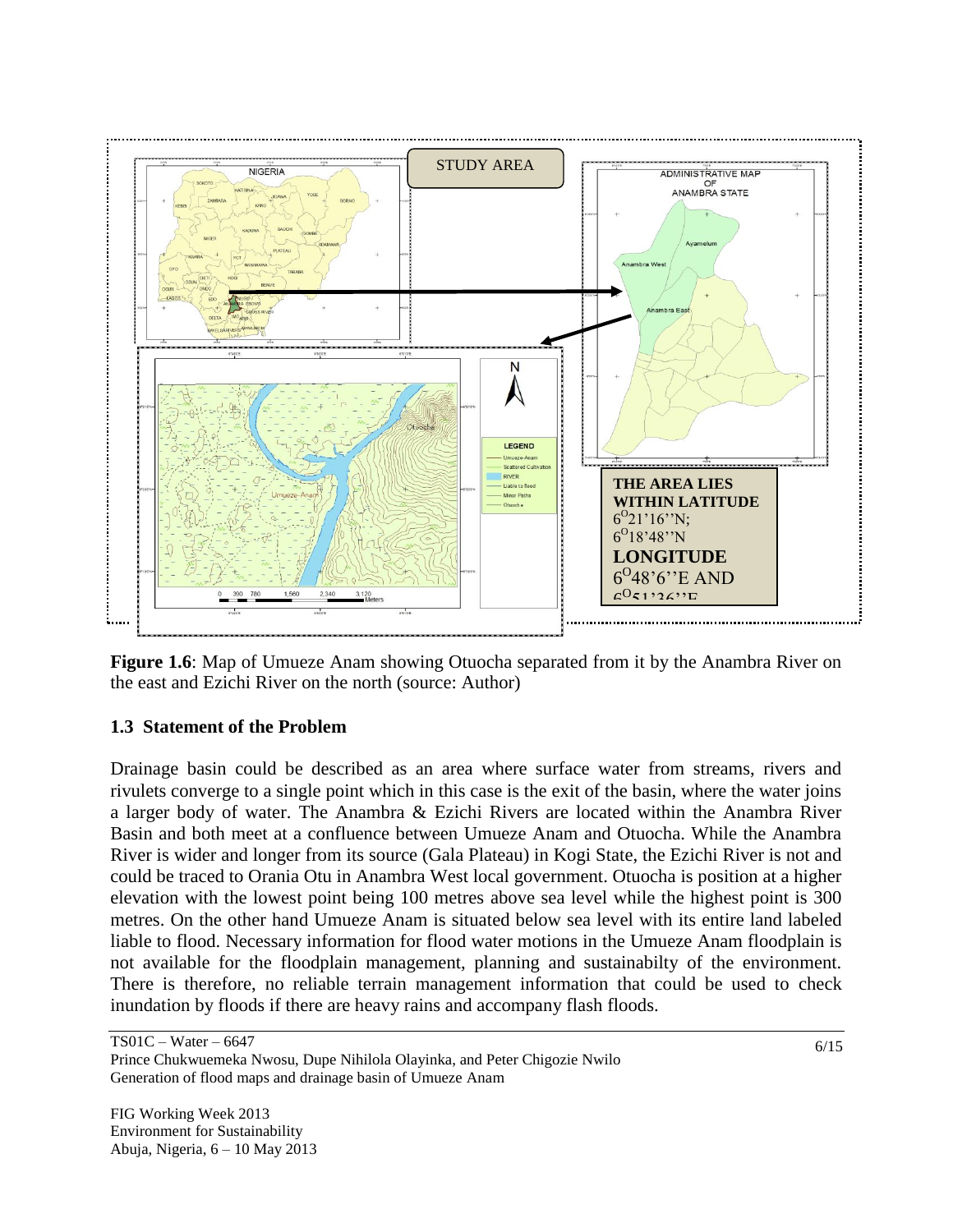#### **1.4 Research Aim**

This study is aimed at modelling flood water kinematics (motions) in the Umueze Anam floodplain using terrain descriptors and topographic map information. The following objectives were used to achieve the exercise:

- Generate Digital Terrain Model of the study area from topographic map, as input for surface roughness and flood motion modelling.
- Generate the surface roughness vector models (slope, aspect, relief, etc).
- To model the floodplain flow pattern
- Regions of high flood hazard and risk would be identified. The vulnerability of Umueze Anam and surrounding communities to flood would be analyzed
- Suggestions would be made with a view to generate ideas on mitigation measures against flooding.

## **2. DATA AND METHODS**

# **2.1. DATA ACQUISITION AND MODIFICATION**

Data acquired during the research were obtained by spatial and aspatial methods.

### 2.1.1 Spatial Mode of Data Acquisition

The primary mode by which data for the research was acquired is:

### 2.1.2 SRTM DEM

The Shuttle Radar Topography Mission DEM was acquired from the official website. The SRTM imagery covering the entire region is srtm\_38\_11 and the study area was clipped out from the imagery.

#### 2.1.3 Topographic Maps

The Office of the Surveyor General of the Federation served as the source of the topographic maps which were scanned, Geo-referenced and digitized thereby serving as a data base

### 2.1.4 LANDSAT

This imagery was downloaded online from United States Geological Service website. The path and row are P189R55and P189R56, though the area of study is small but, it lies between two scenes.

TS01C – Water – 6647

Prince Chukwuemeka Nwosu, Dupe Nihilola Olayinka, and Peter Chigozie Nwilo Generation of flood maps and drainage basin of Umueze Anam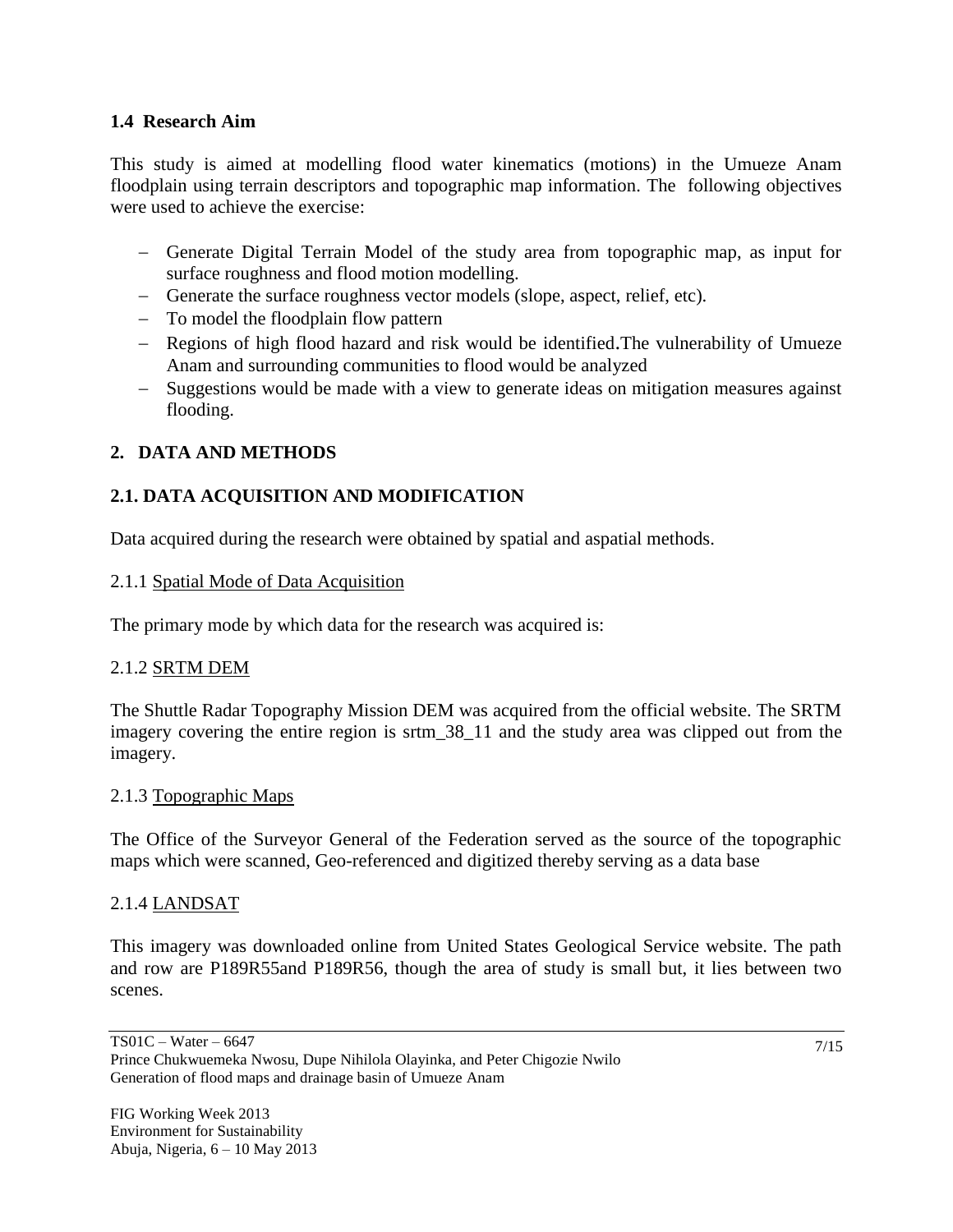### 2.1.5 SEDIMENT TYPE

Sediment types within the study area were obtained as it would assist in understanding the fluvial morphology better.

### 2.1.6 A spatial Mode of Data Acquisition

Aspatial mode of data acquisition includes literature and making reference to geographic data. This complements the CAESAR flood model as well as non-stationary data, remotely sensed data and topographic maps.

### **2.2 Data Processing Procedure**

#### 2.2.1 Map Digitization

The topographic map was first scanned, georeferenced, before the digitization process could commence. The digitization process took place within ArcGIS 9.3 environment and it took into cognisance contours, rivers, areas liable to flood etc.

#### 2.2.2 Image Classification

The Landsat imagery acquired for the research was classified using ENVI 4.3 software. First Unsupervised classification was applied so as to have a rough estimate of the number of features that may be contained within the image. The Supervised means of classification was later used first, by setting up training sites or regions of interest to estimate and identify features by their spectral reflectance (signature). The features represented by classes which we are interested in are;

- Areas liable to flood
- Waterbodies
- Wetlands
- Elevated areas

The features presented above were edited in ARCGIS; this was done because in some cases there was duplication of spectral reflectance. The final map turned out to be a fair representation of the imagery.

#### 2.2.3 Pre-processing of SRTM Imagery using Arc-hydro

Terrain Preprocessing uses DEM to identify the surface drainage pattern. Once preprocessed, the DEM and its derivatives can be used for efficient watershed delineation and stream network generation.

Prince Chukwuemeka Nwosu, Dupe Nihilola Olayinka, and Peter Chigozie Nwilo Generation of flood maps and drainage basin of Umueze Anam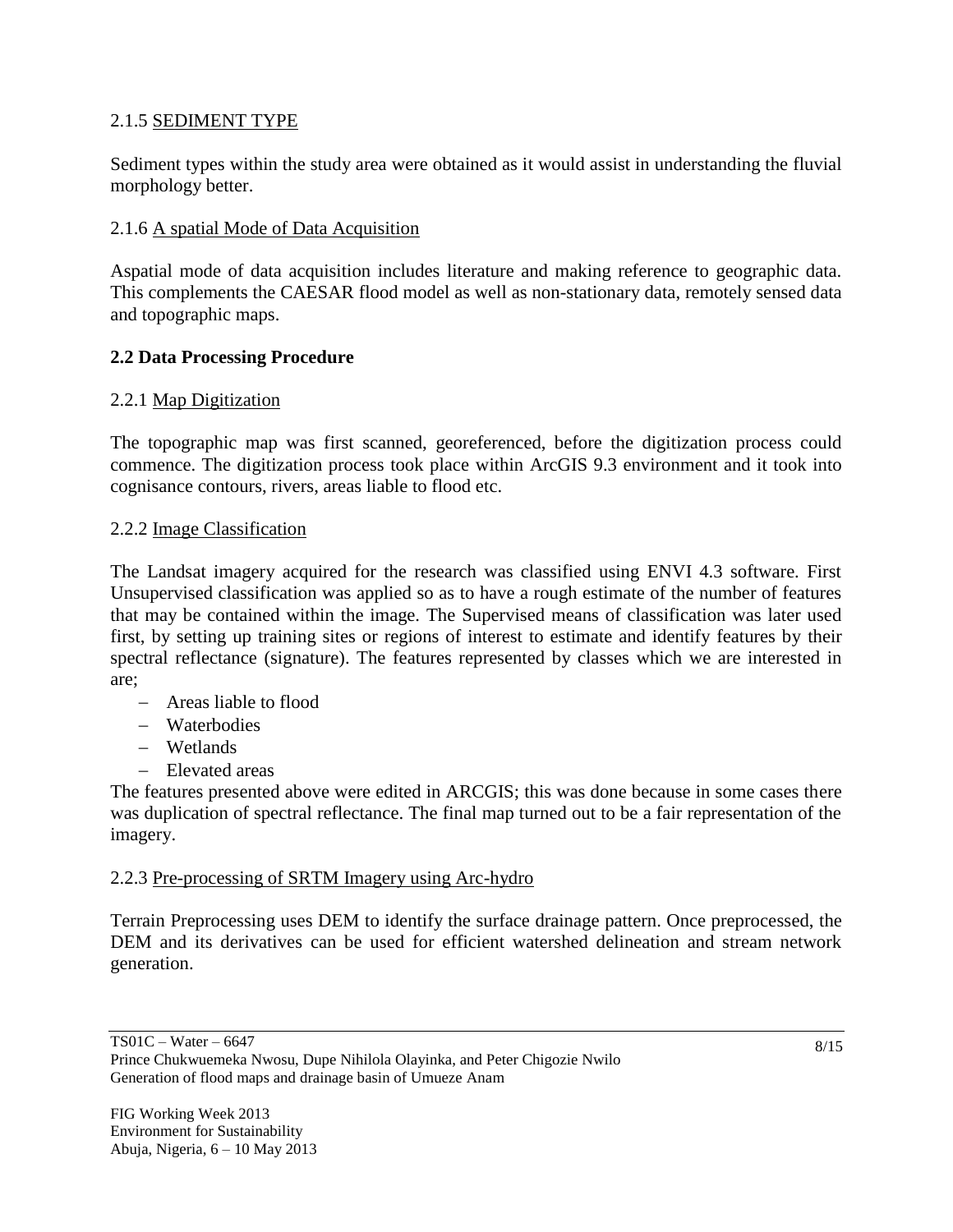#### 2.2.4 Fill Sinks

This function fills the sinks in a grid. If cells with higher elevation surround a cell, the water is trapped in that cell and cannot flow. The Fill Sinks function modifies the elevation value to eliminate these problems.



### **Fig 2.1** SRTM Imagery just before Fill tool is used

#### 2.2.5 Flow Direction

This function computes the flow direction for a given grid. The values in the cells of the flow direction grid indicate the direction of the steepest descent from that cell.



**Fig 2.2** Flow Direction from SRTM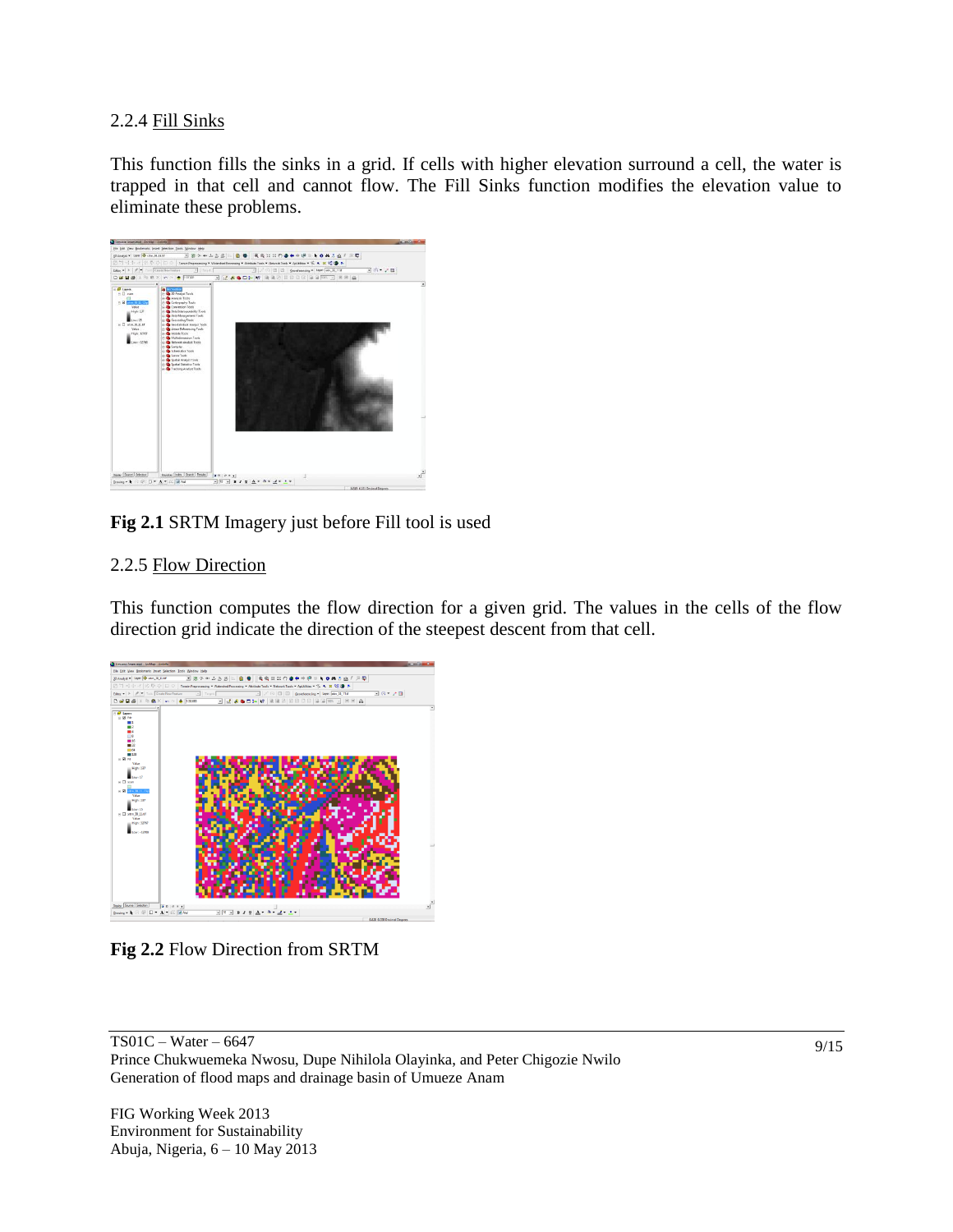#### 2.2.6 Catchment Grid Delineation

This function creates a grid in which each cell carries a value (Grid code) indicating to which catchment the cell belongs. The value corresponds to the value carried by the stream segment that drains that area, defined in the stream segment link grid.



### **Fig 2.3** Catchment Grid Delineation

#### 2.2.7 Drainage Line Processing

This function converts the input Stream Link grid into a Drainage Line feature class. Each line in the feature class carries the identifier of the catchment in which it resides.



### **Fig 2.4** Drainage Line Processin**g**

### **3. RESULTS AND ANALYSIS**

#### **3.1 Triangulated Irregular Network**

TS01C – Water – 6647 Prince Chukwuemeka Nwosu, Dupe Nihilola Olayinka, and Peter Chigozie Nwilo Generation of flood maps and drainage basin of Umueze Anam

FIG Working Week 2013 Environment for Sustainability Abuja, Nigeria, 6 – 10 May 2013 10/15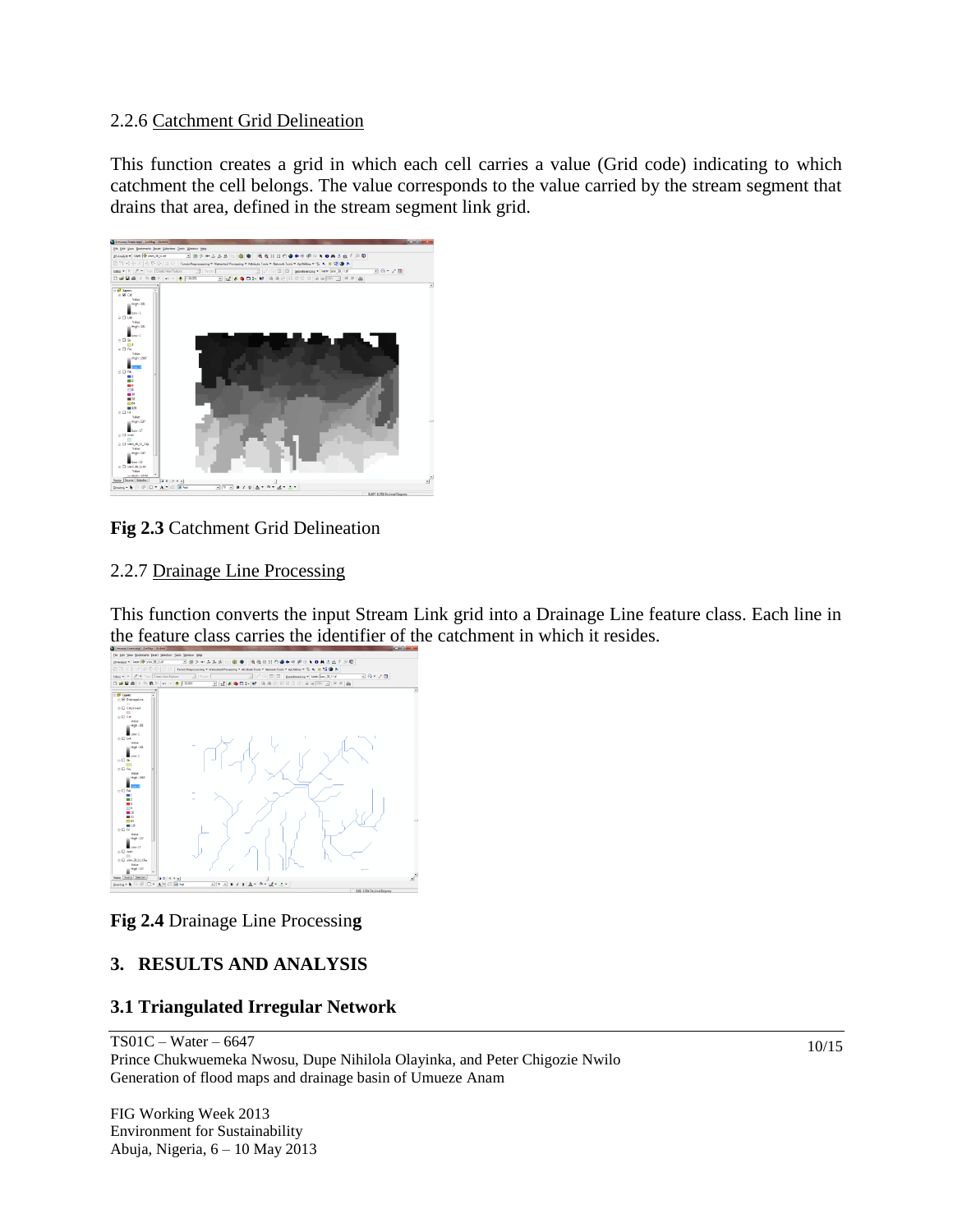Topographic surfaces are non-stationary (Pike et al, 1975), i.e., the roughness of the terrain is not periodic but changes from one land type to another. A regular grid therefore has to be adjusted to the roughest terrain in the model and be highly redundant in smooth terrain. It is apparent that, if one is to model these non-stationary surfaces accurately and efficiently, one must use a method which adapts to this variation. Peucker et al (1975) while modelling the surface of a terrain as a sheet of triangular facets described it as Triangulated Irregular Network. A triangulated irregular network (TIN) is a digital [data structure](http://en.wikipedia.org/wiki/Data_structure) used in a geographic information system (GIS) for the representation of a [surface.](http://en.wikipedia.org/wiki/Surface) A TIN is a [vector-](http://en.wikipedia.org/wiki/Array_data_type)based representation of the physical land surface or sea bottom, made up of irregularly distributed [nodes](http://en.wikipedia.org/wiki/Vertex_(geometry)) and lines with [three](http://en.wikipedia.org/wiki/Dimension)[dimensional](http://en.wikipedia.org/wiki/Dimension) [coordinates](http://en.wikipedia.org/wiki/Coordinates) (*x*, *y*, and *z*) that are arranged in a network of nonoverlapping triangles. TINs are often derived from the elevation data of a [rasterized](http://en.wikipedia.org/wiki/Rasterisation) [digital elevation model](http://en.wikipedia.org/wiki/Digital_elevation_model) (DEM). An advantage of using a TIN over a raster DEM in mapping and analysis is that the points of a TIN are distributed variably based on an [algorithm](http://en.wikipedia.org/wiki/Algorithm) that determines which points are most necessary to an accurate representation of the terrain.



**Fig 3.1** Triangulated Irregular Network (TIN) of Study Area

### **3.2 Generation of Surface Roughness Vector Models**

Aspect (Terrain Angles of inclination and Azimuth) map, Slope, Hill-shade with contour were created for the study area. The shaded relief (Hill-shade) (figure 4.3) was created from surface raster of the area with an Azimuth angle of light source measured clockwise from north and altitude directly overhead. Slope represents the rate of change of elevation for each DEM cell. Its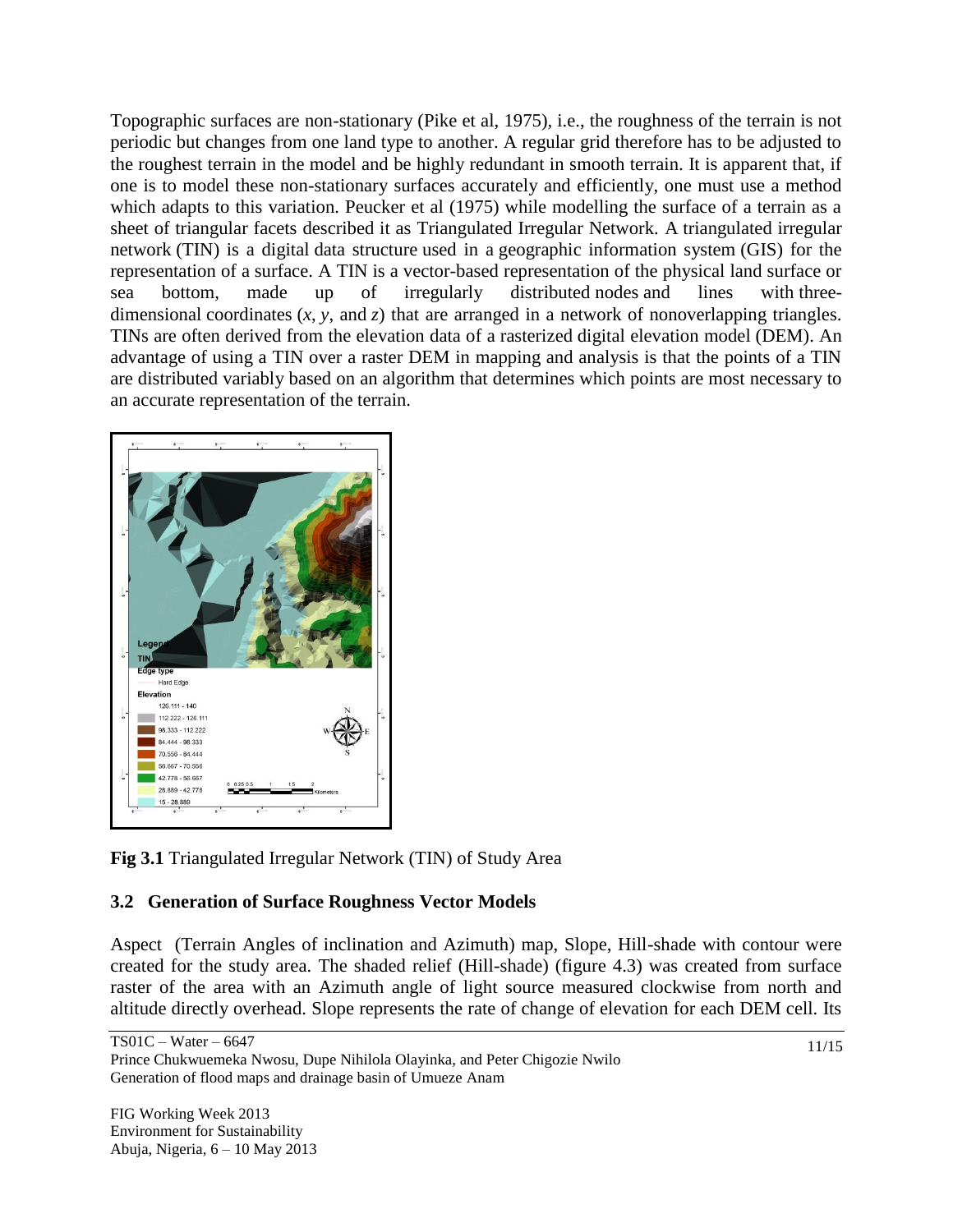the first derivative of a DEM (figure 4.5). Aspect determines the downslope direction of the maximum rate of change in value from each cell to its neighbors. It can be thought of as slope direction (figure 4.4). Li et al., (2005) documented that the complexity of a terrain surface may be described by the concept of its roughness and irregularity which are characterized by different numerical parameters or descriptors such as roughness vectors (slope, aspect, relief, etc).

## **The Slope algorithm**

The rates of change (delta) of the surface in the horizontal  $\left(\frac{dz}{dx}\right)$  and vertical  $\left(\frac{dz}{dy}\right)$  directions from the center cell determine the slope. The basic algorithm used to calculate the slope is:

 $slope\_radians = ATAN (\sqrt{([dz/dx]^2 + [dz/dy]^2)})$ 

Slope is commonly measured in degrees, which uses the algorithm:

slope\_degrees = ATAN (  $\sqrt{($ [dz/dx]<sup>2</sup> + [dz/dy]<sup>2</sup>) ) \* 57.29578



**Figure 3.2**: Hill-Shde with Contour Map

# **3.3 Generating the Digital Terrain Model (DTM)**

DTM which contain these numeric properties of the terrain and associated rules for interpreting them provide a fundamental component in the effective modelling and simulation of flood water motions of the study area. A perspective view of the environment was modelled showing the flow kinematics (motion) (figure 3.5).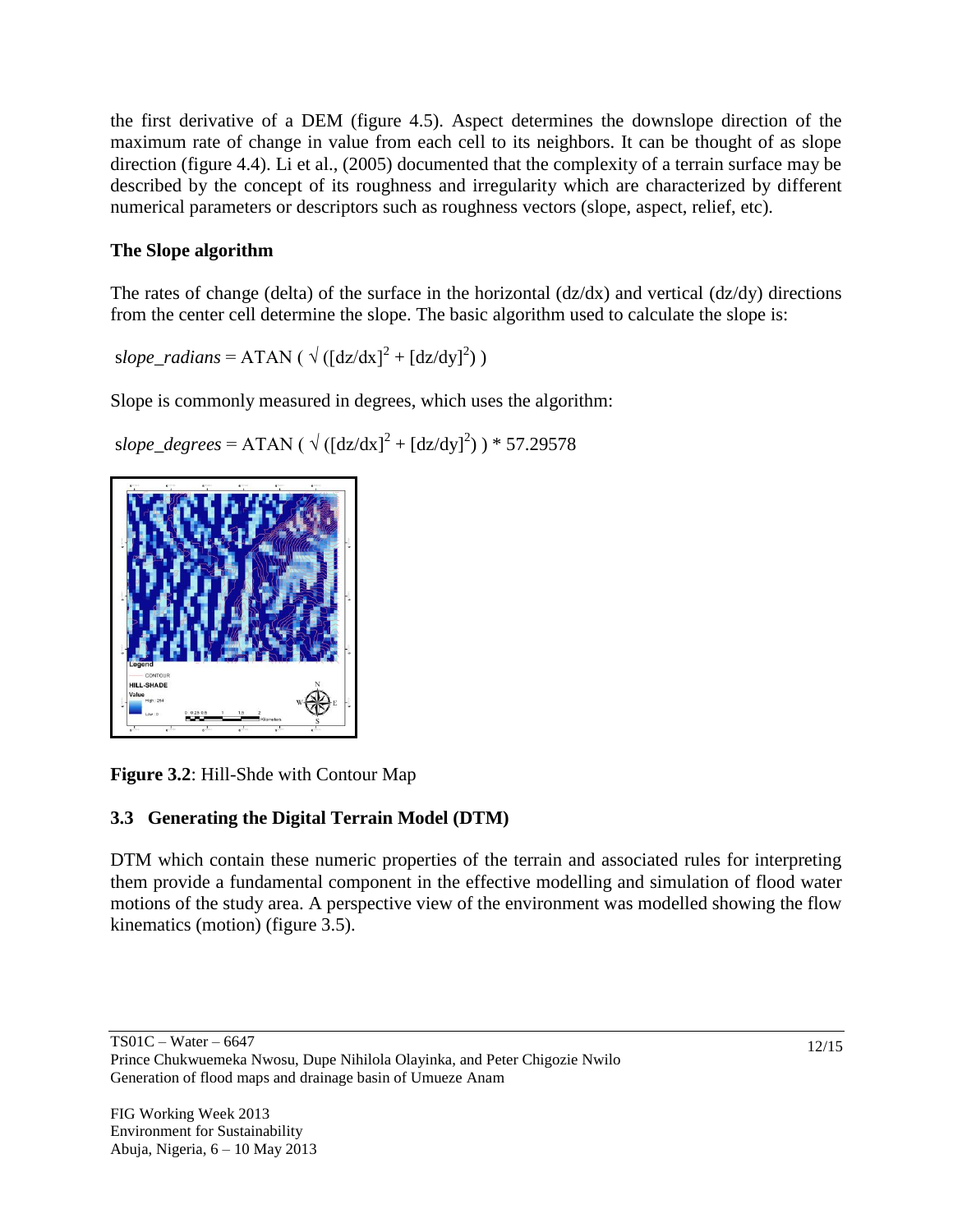

**Figure 3.5**: Perspective View of Krigged and Flow Model

### **3.4 Floodplain and Landuse Classification**

Classification of wetland and floodplain was carried out in the study area. Results shows that mojority of the area is covered by floodplain. Water body, wetland and builtup areas were also show on the map produced (figure 4.12). The landuse map is depicted in figure 3.6.



**Figure 3.6**: Floodplain and Wetland Map

TS01C – Water – 6647 Prince Chukwuemeka Nwosu, Dupe Nihilola Olayinka, and Peter Chigozie Nwilo Generation of flood maps and drainage basin of Umueze Anam

FIG Working Week 2013 Environment for Sustainability Abuja, Nigeria, 6 – 10 May 2013 13/15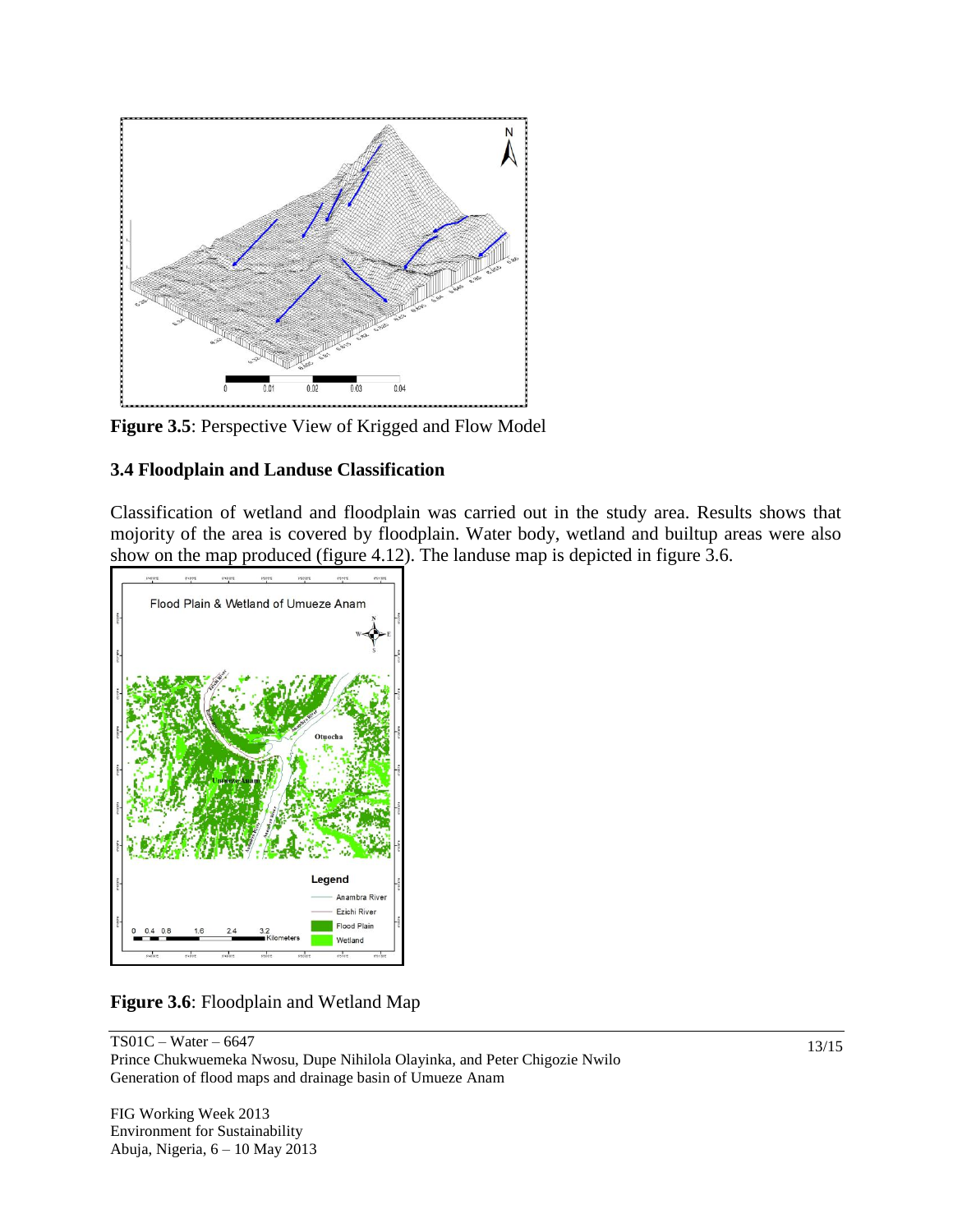### **4. CONCLUSION AND RECOMMENDATION**

The research work was sucessfully carried out. In the study, topographic data was used to model flood kinematics in Umueze Anam and environs. Result reveal flow direction of flood water in the area. This have shown that the numerical terrain descriptor method is effective in modeling flood water motions. The following recommendations are hereby put forward:

1.Drainage shold be put in place to take up flood waterfrom the surface to avoid spread during raining season.

2. Validation shoild be carried out for the rain-fed flood water motions modeled in Umueze Anam in the wet season.

#### **REFERENCES**

- 1. Tom J. Coulthard and Marco J. Van De Wiel. (2007): Quantifying fluvial non linearity and finding self organized criticality? Insights from simulations of river basin evolution. ScienceDirect; Geomorphology 91 (2007) pg- 216-235.
- 2. Adger, W. N., Hughes, T. P., Folke, C., Carpenter,S. R. and Rockstrom, J. (2005): Social ecological resilience to coastal disasters, Science, 309, 12 August.
- 3. Jens H. Christensen, Ole B. Christensen (2002): Severe summertime flooding in Europe. NATURE | VOL 421 | 20 FEBRUARY 2002 | [www.nature.com/nature](http://www.nature.com/nature)
- 4. Manfred Mudelsee , Michael Börngen , Gerd Tetzlaff & Uwe Grünewald: No upward trends in the occurrence of extreme floods in central Europe 2003; nature: International Weekly Journal of Science
- 5. Independent Evaluation Group (2006), Hazards of Nature: Risks to Development. An IEG Evaluation of World Bank Assistance for Natural Disasters, World Bank, Washington, DC, page 48.
- 6. Pender. G, (Proceedings of the Institution of Civil Engineers; Water Management 159; Pg 3-8. Paper 14426).
- 7. Ian Douglas, Kurshid Alam, Maryanne Maghenda, Yasmin Mcdonnell, Louise Mclean and Jack Campbell, 2008; Unjust waters: climate change, flooding and the urban poor in Africa. Environment and Urbanization 2008 20: 187.
- 8. Erege Uchechukwu (2011): An SCS Curve Number & GIS Approach to Rainfall Surface Runoff Estimation in Ogun Sub-Watershed
- 9. Etuonovbe Angela Kesiena (2011): The Devastating Effect of Flooding in Nigeria**;** FIG Working Week 2011Bridging the Gap between Cultures Marrakech, Morocco, 18-22 May 2011
- 10. Baiye, E., 1988. Numan in the Throes of Floods, in: The Guardian, Thursday, October 8, pp: 9
- 11. Akinyemi, T., 1990. Stemming the Tide of Lagos Floods, in: The Guardian, Friday, July 20, pp: 7
- 12. Nwaubani, C., 1991. Ogunpa River Leaves Bitter Aftertaste in Tragic Course Through Abeokuta; in: The Guardian, October 21, pp: 9

TS01C – Water – 6647

Prince Chukwuemeka Nwosu, Dupe Nihilola Olayinka, and Peter Chigozie Nwilo Generation of flood maps and drainage basin of Umueze Anam